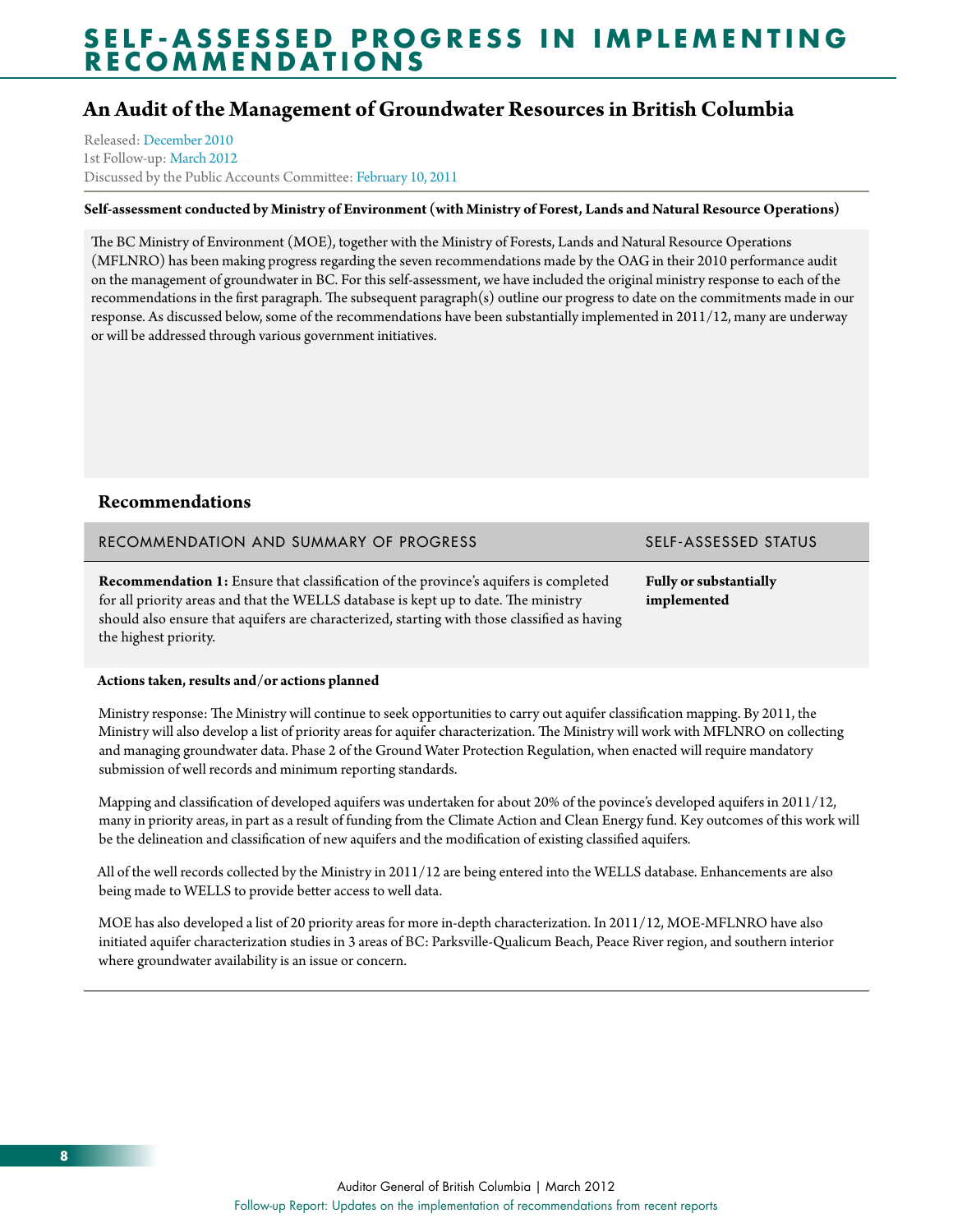## **Recommendations (Cont.)**

**Recommendation 2:** Expand the Provincial Observation Wells Network and review the Provincial Ambient Groundwater Quality Monitoring Network to ensure there is sufficient monitoring of groundwater levels and quality across the province.

**Partially implemented**

#### **Actions taken, results and/or actions planned**

Ministry response: The Ministry will continue to implement the recommendations of the 2009 independent review to expand the Provincial Observation Wells Network. The Ministry will initiate a review of the Ambient Groundwater Quality Monitoring Network in 2011 to help assess groundwater quality in priority areas.

Following the recommendations of the 2009 Observation Well Network review, MOE-MFLNRO established over 20 observation wells, in 2011/12, to monitor groundwater conditions in developed aquifers, in the following areas: two in Langley, eight in the Okanagan Basin (in partnership with the Okanagan Basin Water Board), six in the Peace River, four in the Nanaimo area (in partnership with the Regional District of Nanaimo), and one on Savary Island. Roughly half of these wells have been equipped with dataloggers and are already operational; the remaining wells will be equipped and operationalized in 2012-13.

In addition, close to half of the current observation wells have been equipped with satellite telemetry that allows real-time measurement and reporting of well levels. Over the next 2 -3 years it is expected that the majority of the network will be updated with telemetry.

A review of the Ambient Groundwater Quality Monitoring Network was initiated but was not finalized due to a greater focus on work related to aquifer mapping, classification and characterization, the observation well network, and Water Act modernization. The completion of the review is planned for 2012/2013.

**Recommendation 3:** Take the lead on coordinating the consolidation of all of the groundwater monitoring information collected by provincial ministries and other agencies to reduce duplication of effort and to ensure the best use of limited resources. **Partially implemented**

#### **Actions taken, results and/or actions planned**

Ministry response: The Ministry will work with MFLNRO, the Ministry of Health (MOH) and Regional Health Authorities to explore the feasibility of coordinating the consolidation of groundwater monitoring data collected by various parties.

An inventory of groundwater quality data collected by other agencies has been completed. A significant amount of source water quality data is collected by water supply systems regulated under the Drinking Water Protection Act. MOE initiated a pilot project with Fraser Health, four water supply systems in the Fraser Valley, MOH and MFLNRO to assess the feasibility of consolidating water quality data collected by public water supply systems into MOE's Environmental Management System database.

A substantial upgrade is planned for the comprehensive water data management system that includes groundwater observation well data. Enhancements are being made to the Ground Water Levels application to provide more timely access to groundwater data. In addition, consolidation/access to groundwater data is being examined through other government initiatives, such as Open Data BC.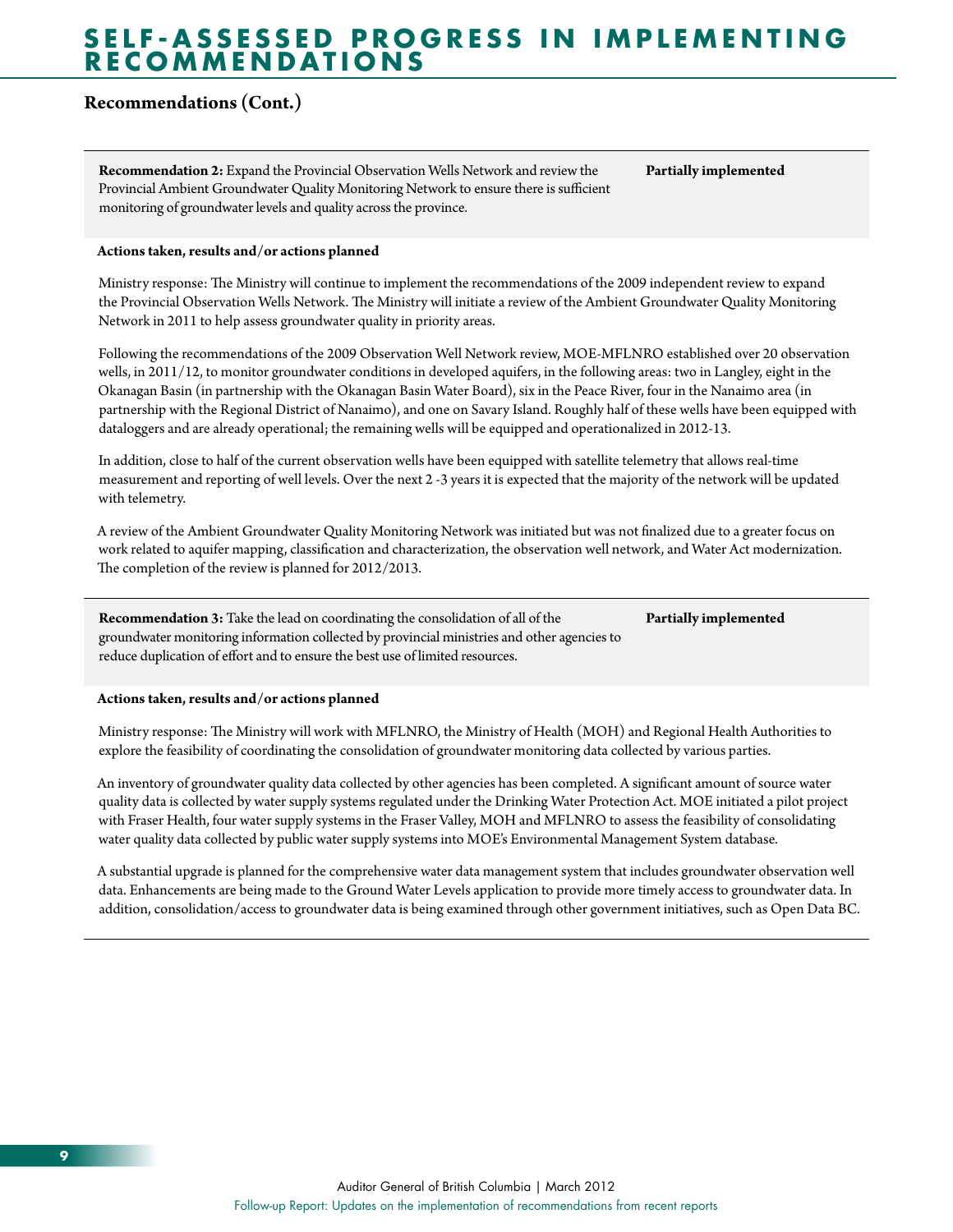## **Recommendations (Cont.)**

**Recommendation 4:** Develop a groundwater information management strategy that takes into account detailed scientific information and identified trends, and ensure that the information required to support this strategy is collected, analyzed and available through one location.

**Partially implemented**

### **Actions taken, results and/or actions planned**

Ministry response: By 2011, the Ministry will complete the review of the Groundwater Program in collaboration with MFLNRO. The program review will include the development of a groundwater information management strategy with associated actions (e.g., linking databases containing groundwater data, consolidating groundwater data in one location, explore how best to interpret and report groundwater data).

The review of the Groundwater Program was initated in 2010 but not completed as resources were directed towards aquifer mapping, classification and characterization, the observation well network and Water Act modernization. The work undertaken as part of the review in 2012/2012 included clarifying the roles and responsibilities between MOE and MFLNRO. Work on the assessment of groundwater information and reporting for various audiences was also undertaken. Historical data from the Provincial Observation Well Network was summarized in a comprehensive report and work has been initiated to develop indicators to report on conditions of specific, priority aquifers. Work is also currently under way to facilitate access to observation well data through the use of various on-line tools.

The complete review of the Groundwater Program, including the development of the information management strategy, is expected for 2012/2013.

**Recommendation 5:** Develop and deploy systems to protect groundwater from depletion and contamination and to ensure the viability of the ecosystems it supports. **Partially implemented**

#### **Actions taken, results and/or actions planned**

Ministry response: The Ministry is working to modernize the Water Act by 2012, which will better protect groundwater from depletion and contamination, as well as provide for the sustainable management of aquatic ecosystems.

Introduction of the Water Sustainability Act is on track for spring 2013. The Act will include regulation of ground water extraction and use, complemented by a number of requirements including measuring and reporting, consideration of environmental flows in licensing decisions and enabling provisions for Watershed Sustainability Plans.

**Recommendation 6:** Develop a framework that clearly outlines the roles and responsibilities for managing groundwater provincially and locally, and ensure that agencies are able to take responsibility for groundwater in their area.

## **Partially implemented**

#### **Actions taken, results and/or actions planned**

Ministry response: The Ministry will clearly define the roles and responsibilities of the various agencies involved in the protection and management of groundwater through Water Act Modernization and the Groundwater Program review.

Agency roles and responsibilities between natural resource agencies in the management of groundwater resources was completed in 2011. Roles and responsibilities with other agencies will be further clarified through work on the Water Sustainability Act and the ongoing Groundwater program review.